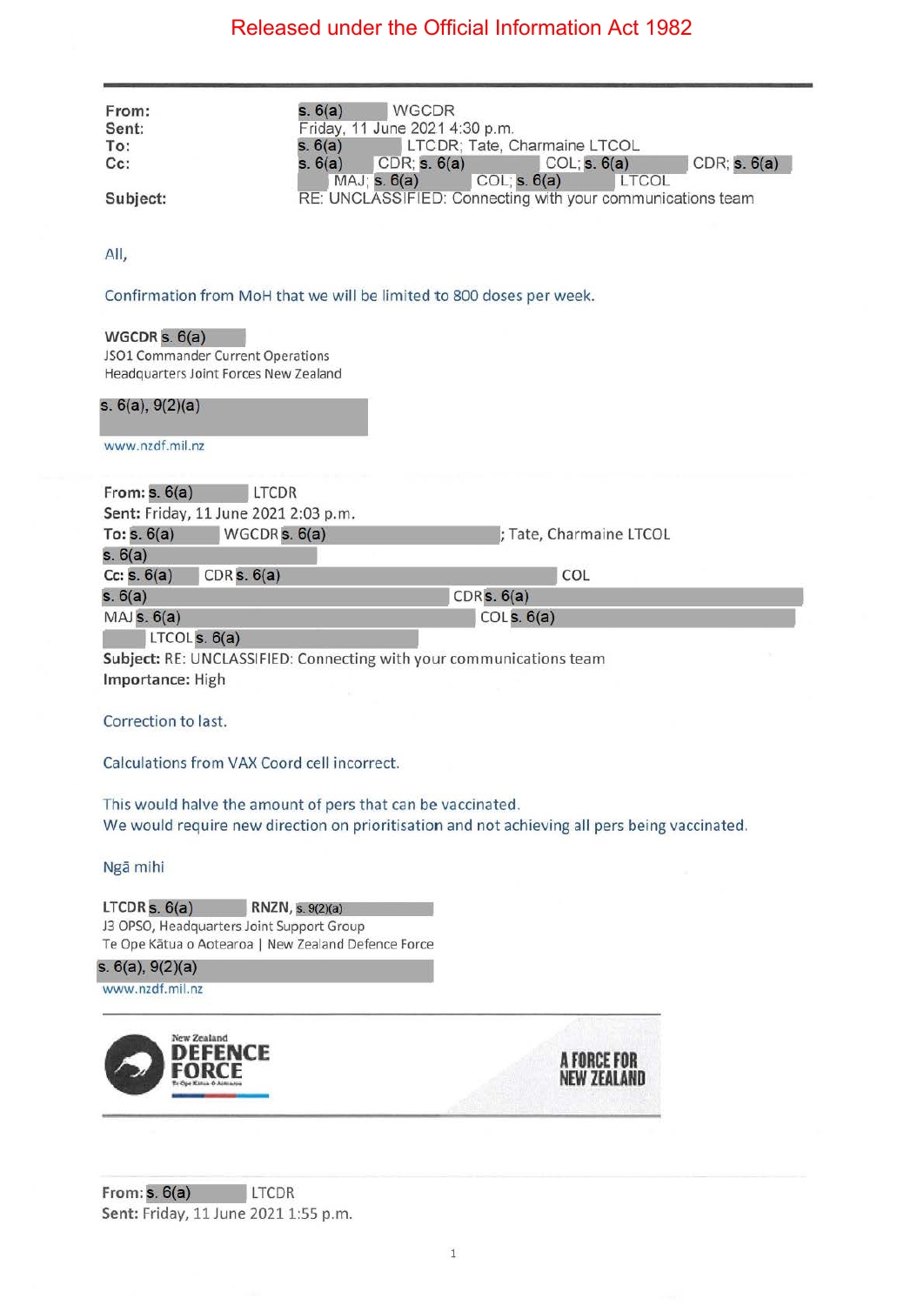| To: $s. 6(a)$                | WGCDR $s. 6(a)$                   | ; Tate, Charmaine LTCOL |  |
|------------------------------|-----------------------------------|-------------------------|--|
| s. 6(a)                      |                                   |                         |  |
| Cc: s. 6(a)                  | CDRs. 6(a)                        | COL                     |  |
| s. 6(a)                      |                                   | CDRs. 6(a)              |  |
| MAJs. 6(a)                   |                                   | COLs. 6(a)              |  |
| the state and company of the | <b>Contract Contract Contract</b> |                         |  |

 $LTCOLs. 6(a)$ 

**Subject:** RE: UNCLASSIFIED: Connecting with your communications team

Sir

OP VACCINATE 2/21 can be achieved in the planned timeframes with no change to SOMM and SOP's. It would require some appointment modifications and shuffling of throughput by week, however all pers identified to be vaccinated can still be achieved.

Important for us would be messaging to the pers w ishing to be vaccinated, rep and expectation management.

Thanks

 $6(a)$ 

Nga mihi

 $LTCDR$  s.  $6(a)$  RNZN, s.  $9(2)(a)$ J3 OPSO, Headquarters Joint Support Group Te Ope Kātua o Aotearoa | New Zealand Defence Force

**s.** 6(a), 9(2)(a)

www.nzdf.mil.nz



| From: $s. 6(a)$ | WGCDR                                |                         |  |
|-----------------|--------------------------------------|-------------------------|--|
|                 | Sent: Friday, 11 June 2021 1:29 p.m. |                         |  |
| To: $s. 6(a)$   | LTCDR $s. 6(a)$                      | ; Tate, Charmaine LTCOL |  |
| s. 6(a)         |                                      |                         |  |
| Cc: s. 6(a)     | CDRs. 6(a)                           | COL                     |  |
| s. 6(a)         |                                      | CDRs. 6(a)              |  |
| $MAJ$ s. $6(a)$ |                                      |                         |  |

**A FORCE FOR NEW ZEAlAND** 

**Subject:** FW: UNCLASSIFIED: Connecting with your communications team

Char,  $s. 6(a)$ 

Below is the intent from MoH regarding NZDF vaccine access- noting it is still yet to be signed off by the ministers. How does this affect our intended throughput for VAX2?

Char - are you happy to connect their comms lead with our DPA rep to begin preparing any messaging in this regard?

**s**. 6(a)<br>WGCDR **s**. 6(a)

JSOl Commander Current Operations Headquarters Joint Forces New Zealand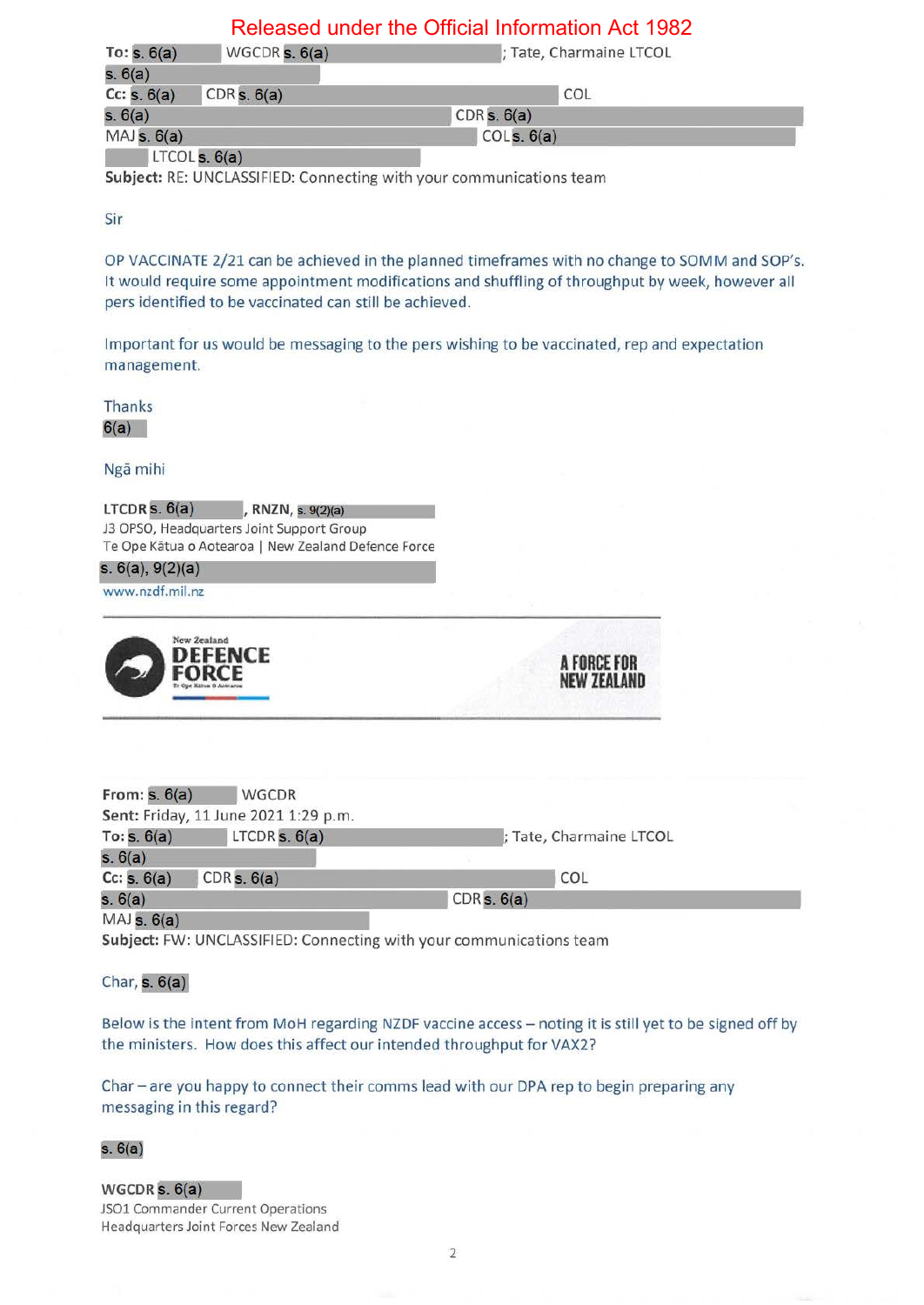**s. 6(a), 9(2)(a)** 

www.nzdf.mil.nz

| From: $S. 9(2)(a)$ |                                      |  |
|--------------------|--------------------------------------|--|
|                    | Sent: Friday, 11 June 2021 1:14 p.m. |  |
| To: $s. 6(a)$      | $WGCDR$ s. $6(a)$                    |  |
| Cc: S. 9(2)(a)     |                                      |  |

**Subject:** RE: UNCLASSIFIED: Connecting with your communications team

Hi

Not confirmed yet - vaccine ministers are meeting this afternoon and I'll give you an update following that meeting.

They are considering providing NZDF with 800 doses per week ongoing through June and July. Can't confirm that will be the decision but it's probably the likeliest option.

Who is delivering the vaccination programme? Is it your internal team or an Occ Health provider? If Occ Health, do we need to let them know?

Thanks for your support.

Nga mihi, **s.**  $9(2)(a)$ 

s.  $9(2)(a)$ I Director, National Contracts, COVID-19 Vaccine and Immunisation Programme I Ministry of Health 1s. 9(2)(a)

 $\sim$   $^{\text{maxmax or}}$ 

**From: s. 6(a)** WGCDR **s. 6(a) Sent: Friday, 11 June 2021 1:07 pm**  $To: S. 9(2)(a)$ **Subject:** UNCLASSIFIED: Connecting with your communications team

#### **s.** 9(2)(a)

You indicated yesterday that you'd provide better fidelity on how both what the decision was today and how it would affect us. Can you provide this please.

WGCDR  $s. 6(a)$ JSO1 Commander Current Operations Headquarters Joint Forces New Zealand

**s.** 6(a), 9(2)(a)

www.nzdf.mil.nz

From:  $s. 9(2)(a)$ Sent: Friday, 11 June 2021 12:52 p.m.<br>  $To: S. 9(2)(a)$ <br>  $I. 9(2)(a)$ <br>  $I. 9(2)(a)$ 'AITKEN, Melanie (Mel)' <Melanie.Aitken@police.govt.nz>; **s. 6(a)** WGCDR s. 6(a) **MITCHELL, Julia (WELLHO) <Julia.Mitchell@corrections.govt.nz>;**